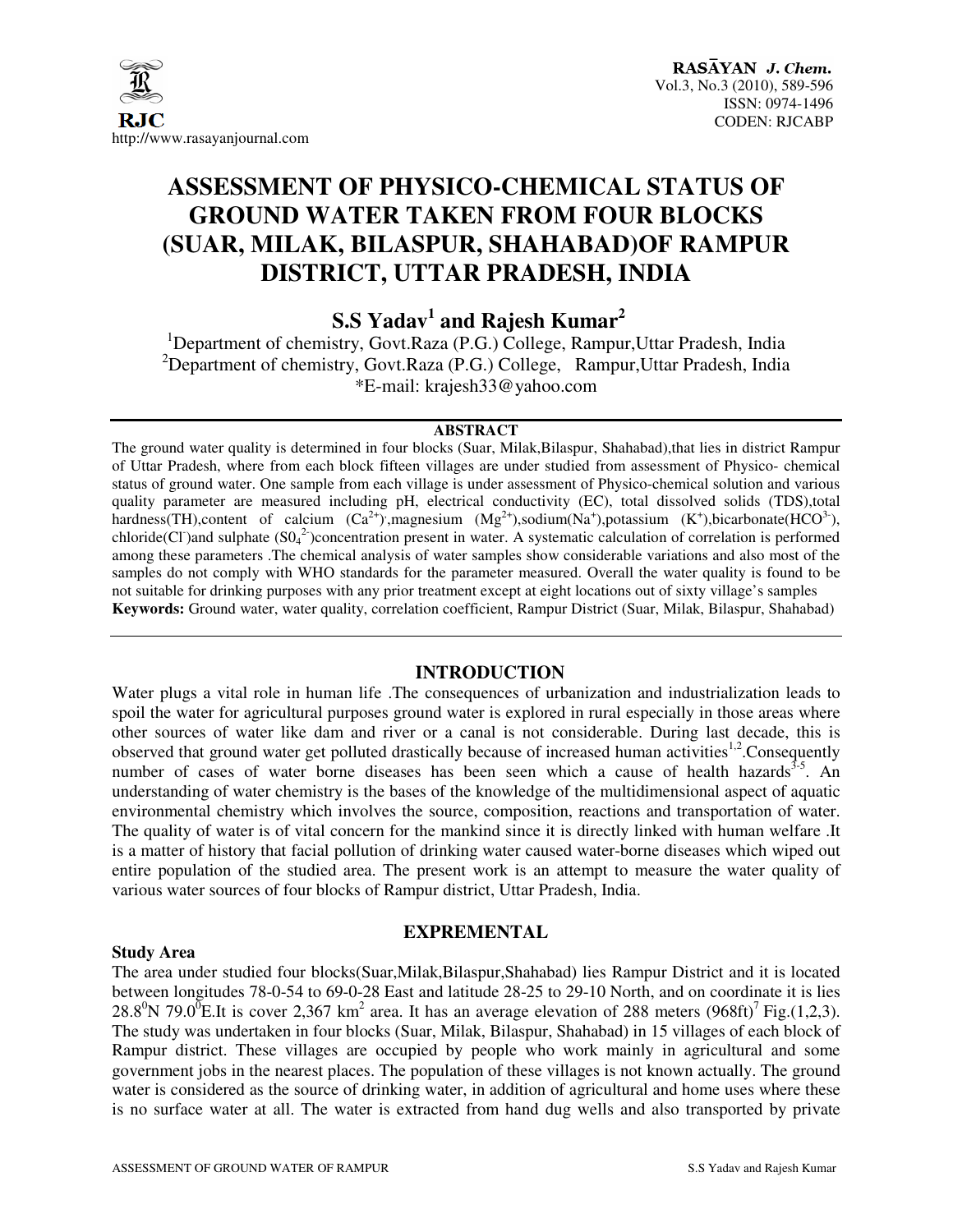water tanker through out the four blocks of these villages. The precipitation which is the sole source of ground water recharge in the study area is very low due to average rainfall. The water table in the study area is found to vary from 3.2m to 12.86m and the aquifer is unconfined.







Fig.-2;Location of Rampur in Uttar Pradesh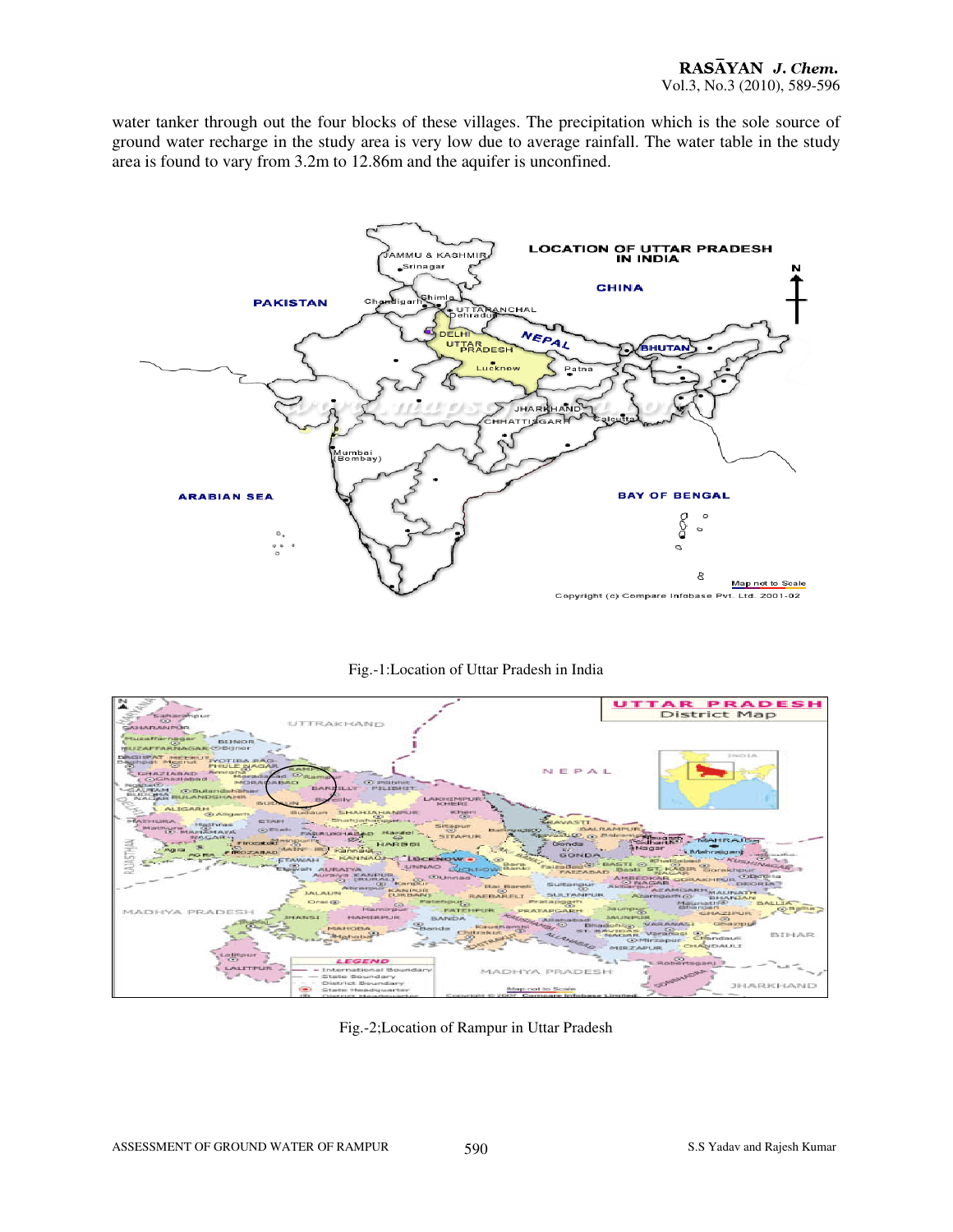

Fig.-3: Map of Rampur (Suar, Milak, Bilaspur, Shahabad)

# **Water Sampling**

A total of 60 ground water samples are collected one each for 15 villages, in four blocks (Suar,Milak, Bilaspur,Shahabad) .The samples are collected in clean polyethylene bottles and prior to collection ,the samples are rinsed thoroughly with sample water<sup>8</sup>. The samples are analyzed for  $Ca^{2+}$ ,  $Mg^{2+}$ ,  $Na^{+}$ ,  $K^{+}$ , bicarbonate, chloride and sulphate. The water samples are taken through pumping so the samples will be a representative and order to avoid only contamination from the surface<sup>9</sup>.

**3. Methodology**: - The pH and electrical conductivity (EC) are measured for each sample at well head during field study to these areas. So the pH is measured using pH-Meter Model E- 588 While EC is determined using EC –Meter Model LF 91.The TDS is calculated using a formula from the United States Salinity Laboratory, 1954<sup>10.</sup> The Chemical analysis samples are carried out at faculty of chemistry, Govt.Raza (P.G) College, Rampur (U.P.), where sodium and potassium are analyzed using a Flame Photometer, the calcium and magnesium are determined with EDTA, while the titration with mercury nitrated are used to determine chloride. Sulphate was determined nephalometrically using ELICO CL-52 Nepthalometer<sup>11.</sup> For bicarbonate, a titration with  $0.01N$  sulphuric acid is used. Finally, a turbidity method is explored for the surface analysis some statistical analysis are done using Statistical Package for Social Sciences (SPSS).

# **RESULTS AND DISCUSSIONS**

The ground water from the study areas had no color, order and turbidity. Taste of the water showed some brackish water at most of the locations. The results of the chemical analysis of ground from these blocks are present in (Table 1-4) so, it is necessary to make a comparison of ground water quality of the study areas with drinking water standards (WHO) and these are presented in Table 5.The data of the chemical results showing consider variation which reflects their chemical composition. The pH of ground water in their area ranges from 7.14 to 8.50 these values (Table 1, 2, 3,4) reveals that samples lie with the permissible range of  $6.5$ -9.2<sup>12</sup>. The EC of the water samples shows a wide variation in all the villages in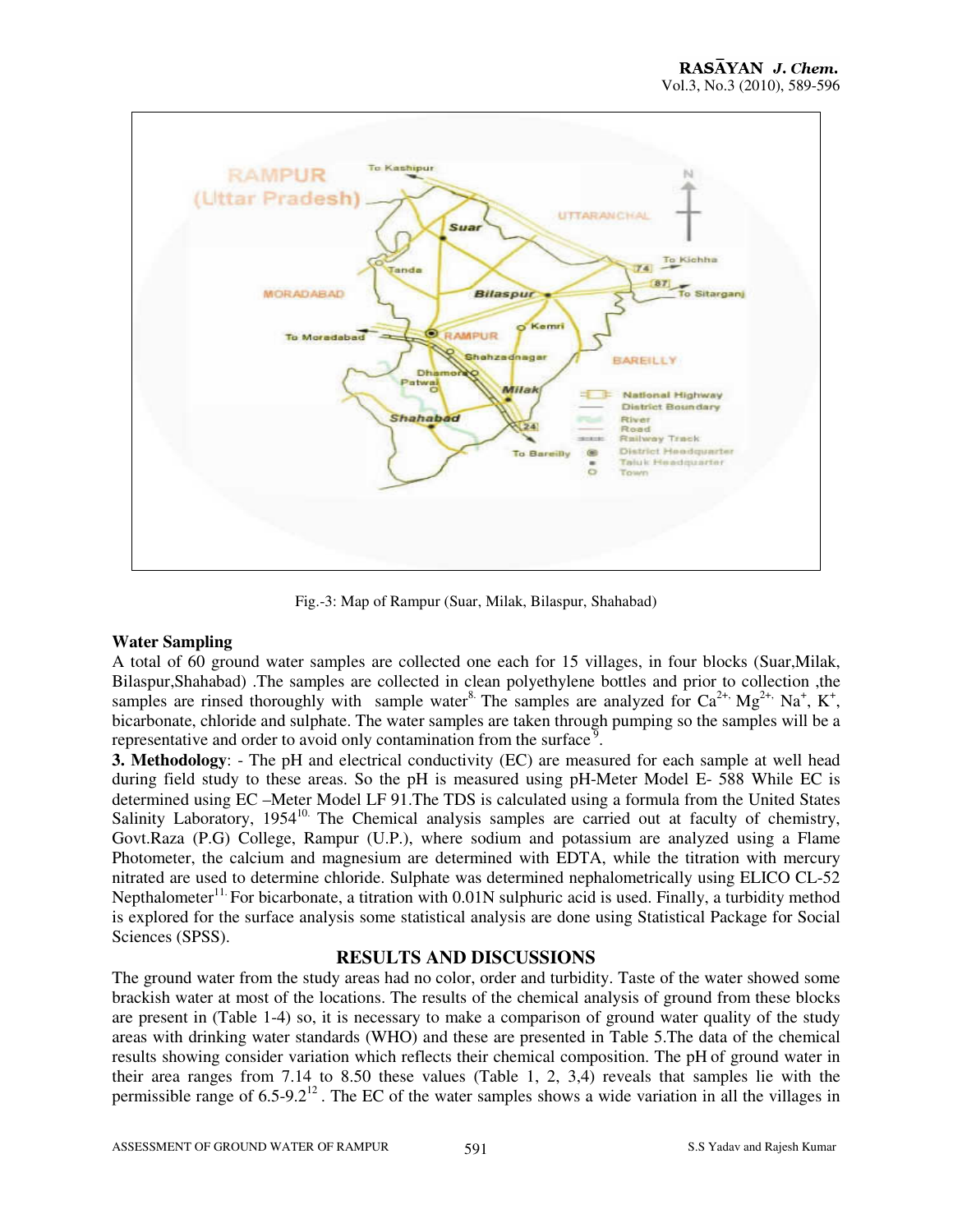the four blocks. According to Salinity classification by Rabinove et al.<sup>13</sup> groundwater was non saline at 9 locations, slightly saline 24 locations and moderately saline at 27 locations (Table 6).According to Durfor and Backer<sup>14</sup> classification of total hardness. Water was very hard at all the locations .The calcium and TA content was beyond acceptable limits. Carbonate was either absent or present in neglible amounts.Chloride concentration ranged from 1.7 to 2048 mg/l.Expect at 15 locations, the chloride content was higher than the WHO acceptable limits.Sulphate concentration varied from 34 to 3108mg/l and found to be in acceptable limits in nine locations. Bicarbonate ranged from 144 to 1070mg/l in these blocks villages. Expect at fourteen locations, sodium was higher than the WHO acceptable limits of 200 mg/l. Lower concentration of calcium compared to sodium indicated the absence of readily soluble calcium minerals or the action of base exchanged by sodium<sup>15</sup> The statistical analysis (Table 8)showed that the EC has a positive and significant correlation with TDS,TH, $Ca^{2+}$ ,Na<sup>+</sup>,So<sub>4</sub><sup>2</sup>,and Mg<sup>2+</sup>TH was positively and significantly correlated with  $Ca^{2+}$ ,  $Mg^{2+}$ ,  $So<sub>4</sub><sup>2</sup>$ , and Cl. The regression equations among the significantly correlated parameters are given in Table 9.

# **CONCLUSION**

This study shows that ground water is the only source for people in the study area, and the results of the chemical analyses of ground water indicate considerable variation. Most of the water samples do not comply with WHO standards for drinking purpose. The water quality in the investigated area is found to be suitable for drinking only an eight locations, while as out prior treatments. It must be noted that a regular chemical analysis must be done to insure that the quality of water in this area is not contaminated, in addition to research for new walls in the area in order to get additional water for the resident people.

| Village's     | pH   | EC   | <b>TDS</b> | TH   | <b>TA</b> | $Ca^{2+}$ | $Mg^{2+}$ | $Na+$ | $K^+$          | CO <sub>3</sub> <sup>2</sup> | HCO <sub>3</sub> | $Cl-$ | $SO_4^{2-}$ |
|---------------|------|------|------------|------|-----------|-----------|-----------|-------|----------------|------------------------------|------------------|-------|-------------|
| Name          |      |      |            |      |           |           |           |       |                |                              |                  |       |             |
| Rajpura       | 7.66 | 4.1  | 2624       | 356  | 736       | 66        | 46        | 576   | $\overline{4}$ | $\overline{2}$               | 897              | 426   | 580         |
| Tanda         |      |      |            |      |           |           |           |       |                |                              |                  |       |             |
| Ahamdasadurf  | 7.99 | 3.01 | 1926       | 312  | 777       | 48        | 46        | 456   | $\overline{4}$ | 75                           | 796              | 185   | 267         |
| Telipura      |      |      |            |      |           |           |           |       |                |                              |                  |       |             |
| Chaukhandi    | 7.64 | 3.78 | 2419       | 309  | 767       | 61        | 38        | 504   | 8              | 21                           | 885              | 236   | 540         |
| Jamal Gang    | 7.55 | 3.51 | 2246       | 577  | 616       | 65        | 100       | 456   | $\overline{7}$ | $\overline{2}$               | 752              | 298   | 570         |
| Suraj Pur     | 8.48 | 3.91 | 2502       | 220  | 710       | 49        | 24        | 504   | $\overline{4}$ | 56                           | 752              | 253   | 400         |
| Ahmmad        | 7.58 | 5.73 | 3667       | 848  | 554       | 90        | 151       | 636   | 9              | $\overline{2}$               | 676              | 787   | 960         |
| Nager         |      |      |            |      |           |           |           |       |                |                              |                  |       |             |
| Loharri Landa | 7.62 | 6.01 | 3846       | 594  | 689       | 88        | 91        | 684   | $\overline{7}$ | $\overline{2}$               | 841              | 744   | 980         |
| Bhati Khera   | 7.85 | 7.74 | 4954       | 373  | 596       | 52        | 59        | 188   | 5              | 81                           | 562              | 270   | 170         |
| Shamsabad     | 8.33 | 3.76 | 2406       | 366  | 580       | 53        | 56        | 528   | 5              | 75                           | 556              | 364   | 690         |
| khabania      |      |      |            |      |           |           |           |       |                |                              |                  |       |             |
| Khandi Khera  | 7.68 | 3.32 | 2125       | 165  | 793       | 56        | 30        | 468   | 5              | 31                           | 904              | 224   | 567         |
| Kundesera     | 7.34 | 4.75 | 3040       | 906  | 694       | 83        | 169       | 516   | 9              | $\overline{2}$               | 847              | 639   | 560         |
| Parratpur     | 7.54 | 4.21 | 2694       | 488  | 663       | 74        | 73        | 528   | 10             | $\overline{2}$               | 809              | 440   | 698         |
| Kundeser      | 7.66 | 4.32 | 2765       | 343  | 767       | 67        | 43        | 540   | 6              | 31                           | 872              | 386   | 980         |
| Lodipur       | 7.90 | 7.37 | 4717       | 1265 | 4627      | 106       | 243       | 732   | 10             | 68                           | 549              | 1210  | 1000        |
| Nayak         |      |      |            |      |           |           |           |       |                |                              |                  |       |             |
| Pur<br>Hassan | 7.73 | 3.01 | 1926       | 227  | 767       | 51        | 24        | 504   | 3              | $\theta$                     | 935              | 224   | 280         |
| NAth          |      |      |            |      |           |           |           |       |                |                              |                  |       |             |

Table-1: Physico-chemical properties of ground water at Suar block

All the values are in mg/l, expect pH and EC, unit of EC are  $\mu$ s/cm.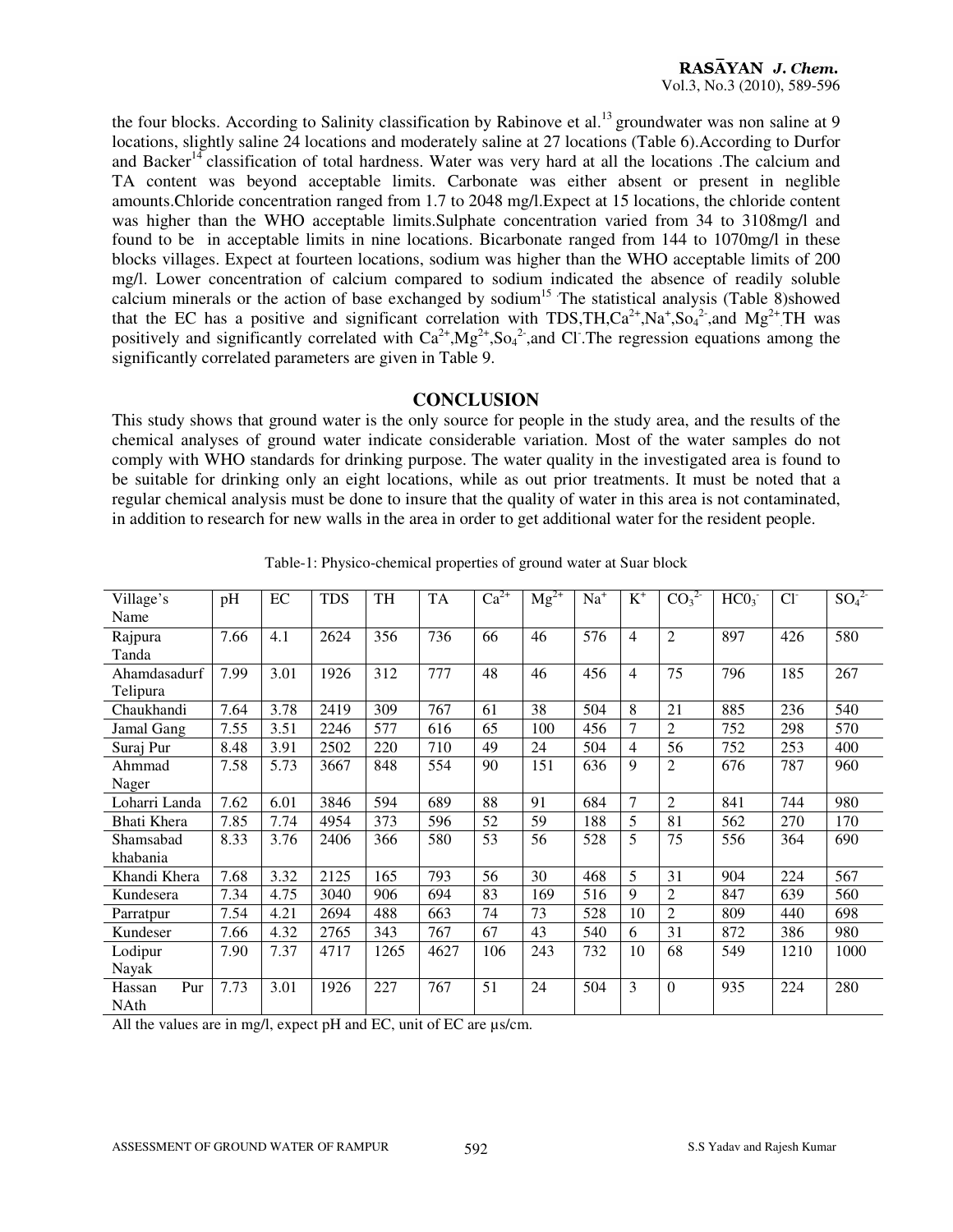#### RASAYAN J. Chem. Vol.3, No.3 (2010), 589-596

Village's Name pH EC TDS TH TA  $Ca^{2+}$   $Mg^{2+}$   $Na^{+}$  $K^+$  $CO<sub>3</sub><sup>2</sup>$  $^{2-}$  HCO<sub>3</sub>  $Cl<sup>-</sup>$  $SO_4^2$ Chakia Hayat Nager 7.61 7.32 4685 512 696 90 70 648 12 34 780 863 940 Mohamm adpur Qadim 7.32 4.76 3046 448 714 70 66 528 4 2 872 412 500 Sahu Nagla 8.05 6.30 4032 448 832 75 63 660 8 73 866 582 860 Shadi Nager 7.26 11.56 7066 1079 578 182 154 1164 72 2 705 1406 2640 Katra | 8.26 | 6.49 | 4154 | 576 | 879 | 77 | 7 | 780 | 1 | 85 | 900 | 693 | 660 Barakhan 8.44 6.42 4109 828 592 88 148 720 12 11 700 826 1520 Harji Pur | 7.78 | 6.18 | 3955 | 454 | 766 | 85 | 59 | 744 | 22 | 73 | 786 | 738 | 780 Mirzapur Chakarpu r 7.83 5.05 3232 441 630 80 58 612 6 68 631 588 1140 Patna | 7.93 | 0.77 | 493 | 110 | 124 | 15 | 18 | 22 | 1 | 0 | 144 | 17 | 52 Milak Mohd.Bo x 7.14 | 7.82 | 5005 | 848 | 776 | 104 | 142 | 720 | 12 | 68 | 808 | 1003 | 680 Nagli Bhagwan t 7.68 2.34 1498 173 639 43 16 420 6 79 619 222 140 Suhag Nagla 7.34 1.78 965 332 531 43 55 120 1 90 464 74 240 Jangu nagar 8.00 5.59 3578 807 550 87 143 424 10 62 845 736 998 Kaga Nager 7.64 3.40 2176 587 790 57 108 772 56 68 826 284 420 Ganga Pur Kadim 7.91 4.50 2880 238 644 65 19 636 7 66 671 443 840

#### Table-2:Physico-chemical properties of ground water at Milak block

All the Values are in mg/l, expect pH and EC, unit of EC are us/cm.

Table-3:Physcio-chemical properties of ground water at Bilaspur block

| Village's | pH   | EC   | <b>TDS</b> | TH  | TA   | $Ca^{2+}$ | $Mg^{2+}$ | $Na+$ | $K^+$ | $CO_3^2$ | HCO <sub>3</sub> | $Cl-$ | $SO_4^2$ |
|-----------|------|------|------------|-----|------|-----------|-----------|-------|-------|----------|------------------|-------|----------|
| Name      |      |      |            |     |      |           |           |       |       |          |                  |       |          |
| Ahraula   | 8.41 | 2.32 | 1299       | 334 | 834  | 45        | 45        | 140   |       | 56       | 905              | 31    | 156      |
| Bhogpur   | 7.82 | 3.76 | 2547       | 370 | 1032 | 65        | 53        | 475   | 8     | 93       | 1070             | 271   | 488      |
| Chandpur  | 8.05 | 3.30 | 3874       | 322 | 775  | 89        | 9         | 567   | 4     | 56       | 828              | 345   | 701      |
| Dalki     | 7.86 | 6.04 | 2663       | 176 | 826  | 73        | 27        | 710   | 6     | 146      | 1011             | 602   | 1160     |
| Gada      | 7.26 | 4.49 | 3458       | 258 | 788  | 32        | 8         | 601   | 4     | 84       | 859              | 349   | 605      |
| Hamidabad | 7.74 | 5.42 | 800        | 200 | 550  | 72        | 13        | 550   | 6     | 67       | 823              | 614   | 639      |
| Inderpur  | 8.08 | 1.18 | 2495       | 116 | 908  | 93        | 18        | 104   |       | 68       | 537              | 1.7   | 70       |
| Jamnupur  | 8.03 | 3.85 | 4769       | 254 | 955  | 63        | 46        | 576   | 3     | 82       | 942              | 356   | 622      |
| Ishwerpur | 7.93 | 7.45 | 1889       | 422 | 784  | 37        | 20        | 840   | 6     | 138      | 885              | 835   | 580      |
| Mankara   | 7.54 | 2.82 | 1285       | 267 | 730  | 31        | 32        | 496   | 4     | 2        | 955              | 210   | 480      |
| Pajawa    | 8.50 | 2.00 | 998        | 113 | 634  | 42        | 24        | 130   | 166   | 56       | 778              | 28    | 260      |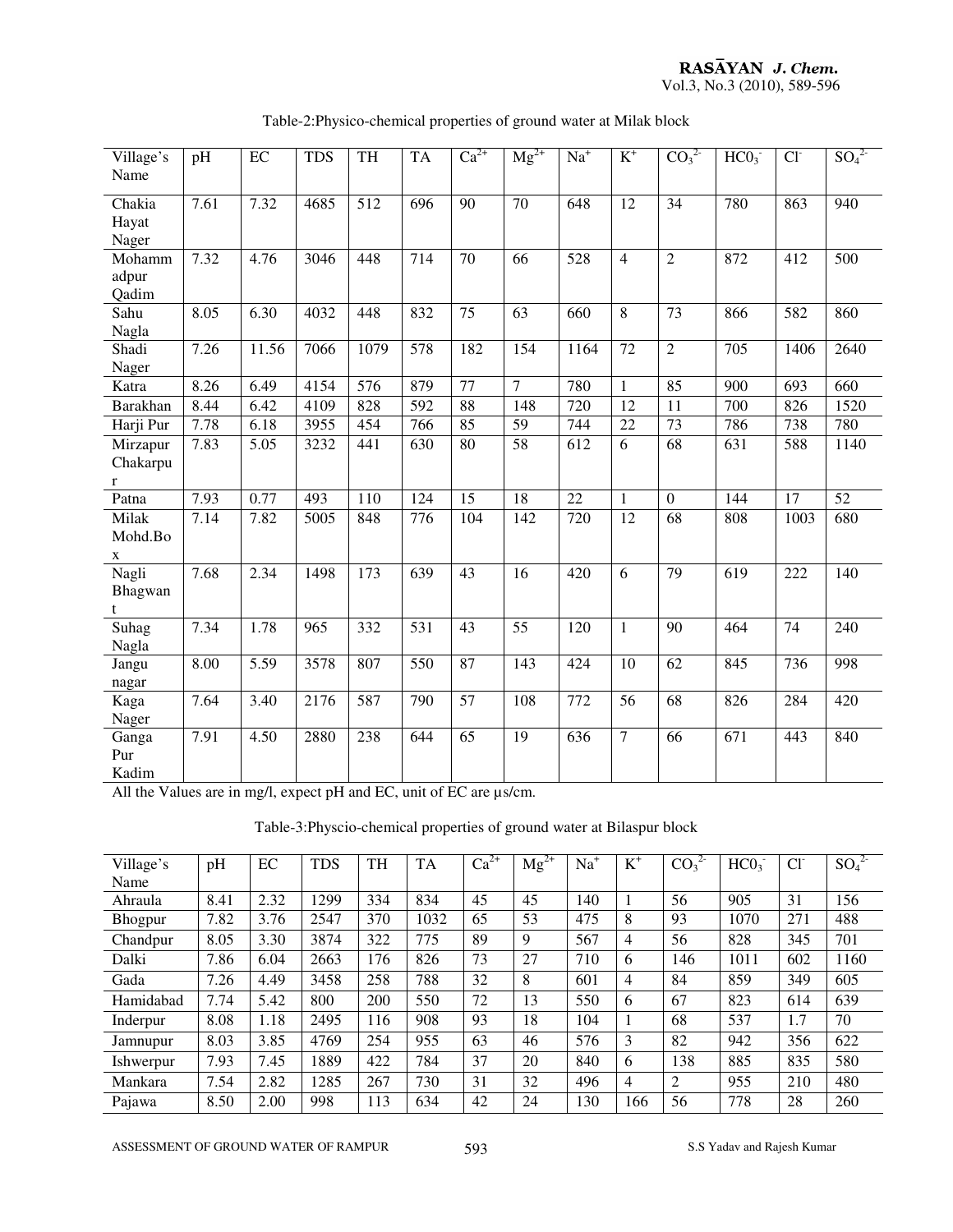# RASAYAN J. Chem.

Vol.3, No.3 (2010), 589-596

| Qadri Ganj      | 8.34 | .68           | 1296         | '76    | 770               | 43 | $\bigcap$<br>∠∠      | 1 Q<br>-10 |   | 82                   | 609 | 18  | -80 |
|-----------------|------|---------------|--------------|--------|-------------------|----|----------------------|------------|---|----------------------|-----|-----|-----|
| Salehpur        | 7.90 | $\angle 0.09$ | 1286         | 194    | 550               | 87 | $\sim$ 1<br>$\sim$ 1 | 190        |   | O <sub>1</sub><br>ΟI | 804 | 99  | 240 |
| Talmahawar      | 7.94 | 2.40          | 959          | 215    | 730               | 57 | 29                   | 180        |   | $\sim$<br>◡          | 815 | 118 | 250 |
| Umri            | '.76 | 6.70          | 1446         | 376    | 604               | 65 | 39                   | 720        | 4 | 62                   | 608 | 809 | 880 |
| $1.11.1$ $X7.1$ |      | $\mathbf{r}$  | $\mathbf{v}$ | $\sim$ | $\cdots$ $\cdots$ |    |                      |            |   |                      |     |     |     |

All the Values are in mg/l, expect pH and EC, unit of EC are µs/cm.

Table-4: Physico-chemical properties of ground water at Shahabad block

| Village's<br>Name | pH   | EC    | <b>TDS</b> | TH   | <b>TA</b> | $Ca^{2+}$ | $Mg^{2+}$ | $Na+$ | $K^+$ | CO <sub>3</sub> <sup>2</sup> | HCO <sub>3</sub> | $Cl-$ | $S\overline{O_4}^{2}$ |
|-------------------|------|-------|------------|------|-----------|-----------|-----------|-------|-------|------------------------------|------------------|-------|-----------------------|
| Tejpur<br>Lakhan  | 7.31 | 9.59  | 6138       | 1357 | 855       | 158       | 233       | 888   | 24    | 90                           | 860              | 1480  | 1500                  |
| Chhitauni         | 7.93 | 1.27  | 813        | 134  | 400       | 35        | 35        | 98    | 03    | 62                           | 361              | 62    | 79                    |
| Saddiq<br>Nager   | 7.46 | 7.87  | 5037       | 319  | 630       | 102       | 15        | 912   | 03    | 56                           | 654              | 1218  | 660                   |
| Karan Pur         | 8.24 | 1.96  | 986        | 173  | 362       | 36        | 20        | 141   | 02    | 62                           | 315              | 176   | 170                   |
| Lahtaura          | 7.70 | 8.51  | 5446       | 800  | 719       | 112       | 126       | 840   | 12    | 107                          | 659              | 1281  | 1820                  |
| Sarai<br>Mahesh   | 8.37 | 0.67  | 424        | 109  | 193       | 11        | 29        | 21    | 02    | 28                           | 144              | 26    | 34                    |
| Dariyapur         | 7.85 | 5.76  | 3686       | 234  | 743       | 86        | 6         | 570   | 07    | $\overline{2}$               | 906              | 719   | 830                   |
| Tejpur            | 7.88 | 7.05  | 4512       | 539  | 672       | 97        | 72        | 828   | 06    | 45                           | 728              | 892   | 1440                  |
| Saifini           | 8.12 | 3.44  | 2202       | 238  | 494       | 56        | 24        | 984   | 03    | 56                           | 487              | 324   | 540                   |
| Madhupuri         | 7.30 | 13.56 | 8662       | 1540 | 855       | 220       | 306       | 1244  | 33    | 73                           | 895              | 2048  | 3108                  |
| Tejpur<br>Behta   | 7.96 | 5.40  | 3456       | 373  | 710       | 79        | 43        | 648   | 05    | 68                           | 728              | 608   | 780                   |
| <b>Bisauli</b>    | 8.43 | 1.98  | 1267       | 197  | 353       | 37        | 25        | 102   | 02    | 45                           | 338              | 122   | 230                   |
| <b>Bal Pura</b>   | 8.04 | 1.52  | 973        | 217  | 376       | 33        | 33        | 92    | 03    | 39                           | 378              | 60    | 200                   |
| Jat Pura          | 7.68 | 5.77  | 3693       | 454  | 597       | 75        | 65        | 612   | 06    | 51                           | 625              | 704   | 730                   |
| Chandpur<br>kalan | 8.10 | 2.03  | 1299       | 200  | 432       | 43        | 23        | 171   | 02    | 51                           | 424              | 185   | 280                   |

All the values are in mg/l; expect pH and EC, unit of EC are µs/cm.

Table-5: Comparison of ground water quality at the study areas with drinking water standards (WHO.1993)

| Parameters                   |         | Values from collected samples |      | <b>WHO</b>  |
|------------------------------|---------|-------------------------------|------|-------------|
|                              | Minimum | Maximum                       | Mean |             |
| pH                           | 7.14    | 8.50                          | 7.85 | $6.5 - 9.2$ |
| EC                           | 0.66    | 13.53                         | 4.67 |             |
| <b>TDS</b>                   | 424     | 8662                          | 2987 | 500         |
| <b>TH</b>                    | 110     | 1540                          | 445  | 500         |
| <b>TA</b>                    | 124     | 4627                          | 741  |             |
| $Ca2+$                       | 11      | 200                           | 68   | 75          |
| $Mg^{2+}$                    | 6       | 306                           | 72   | 150         |
| $Na+$                        | 21      | 1244                          | 518  | 200         |
| $\overline{K}$               |         | 166                           | 11   | 200         |
| CO <sub>3</sub> <sup>2</sup> | 2       | 146                           | 52   | 200         |
| HCO <sub>3</sub>             | 144     | 1070                          | 720  |             |
| Cľ                           | l.7     | 2048                          | 498  | 500         |
| $\text{So}_4$                | 34      | 3108                          | 688  |             |

All the values are in mg/l, expect pH and EC, unit of are  $\mu$ s/cm.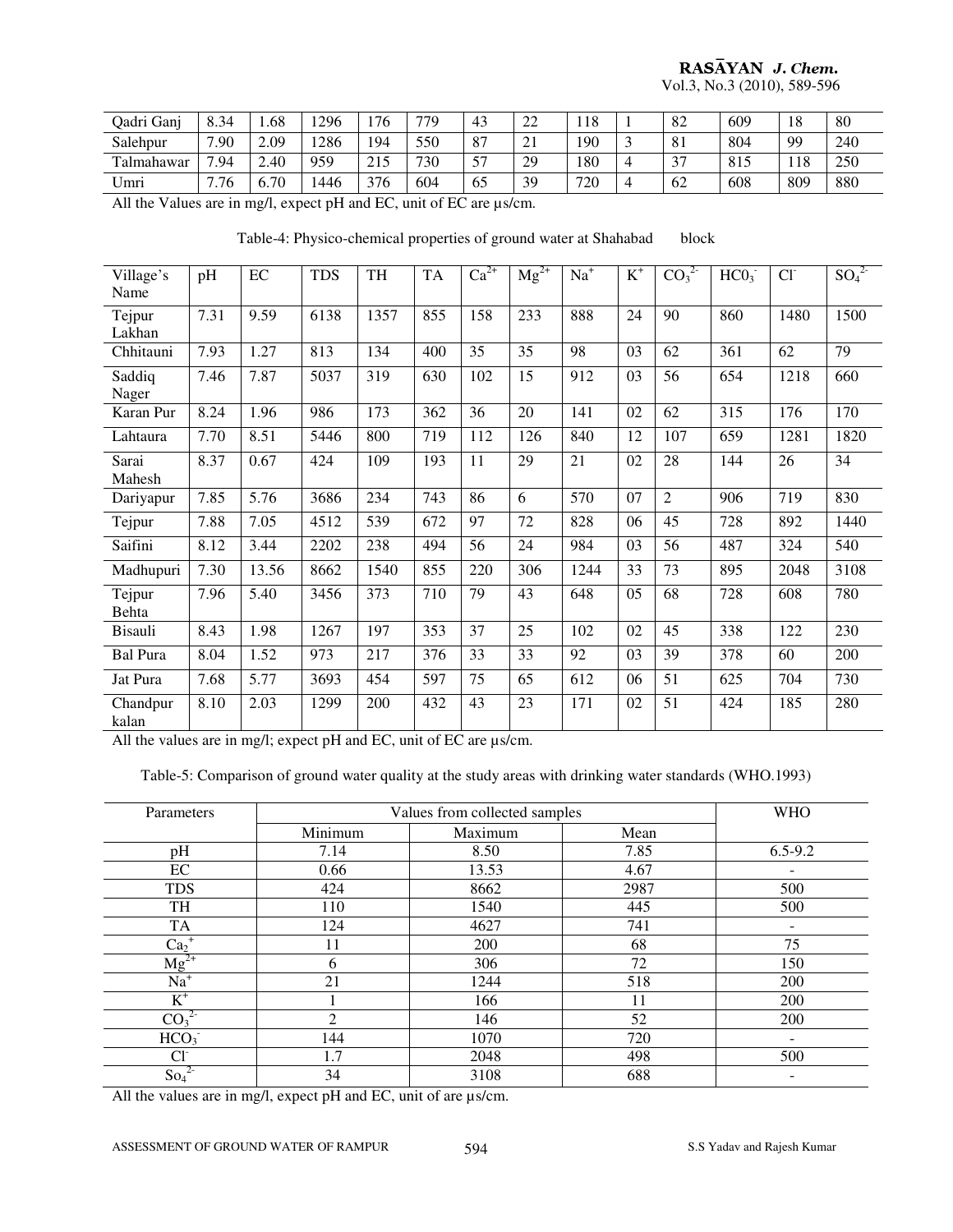| Sample No. | <b>Classification of Ground</b><br>water | <b>Total Dissolved solid</b><br>(mg/l) | No. of Samples |
|------------|------------------------------------------|----------------------------------------|----------------|
|            | Non-saline                               | 1000                                   |                |
| ∍          | Slightly saline                          | 1000-3000                              | 24             |
| 3          | Moderately saline                        | 3000-10,000                            | 27             |
| 4          | Very saline                              | >10000                                 | -              |

#### Table-6:Classification of the water samples in the study area on the basic of TDS

Table-7:Classification of the water samples in the study area on the basis of TH

| Sample no. | Description     | Hardness(Mg/l) | No. of Samples           |
|------------|-----------------|----------------|--------------------------|
|            | Soft            | $0 - 60$       | $\overline{\phantom{0}}$ |
|            | Moderately hard | 61-120         |                          |
|            | Hard            | 121-180        |                          |
|            | Very hard       | >180           | 50                       |

Table-8:Correlation matrix for different water quality parameters

|                  | Ph  | EC        | <b>TDS</b> | TH        | $Ca^{2+}$ | $Mg^{2+}$ | $Na+$  | $K^+$  | Hco <sub>3</sub> | $Cl^{\dagger}$ | So <sub>4</sub> <sup>2</sup> |
|------------------|-----|-----------|------------|-----------|-----------|-----------|--------|--------|------------------|----------------|------------------------------|
| pH               | 1.0 | $-0.4697$ |            | $-0.0502$ | $-0.569$  | $-0.446$  |        | 0.0326 |                  |                | $-0.3894$                    |
|                  |     |           | 0.5004     |           |           |           | 0.4198 |        | 0.3033           | 0.4669         |                              |
| EC               |     | 1.0       | 0.7755     | 0.2606    | 0.9417    | 0.6601    | 0.8589 | 0.1568 | 0.3726           | 0.9503         | 0.8562                       |
| <b>TDS</b>       |     | 1.0       | 0.7755     | 0.2626    | 0.9417    | 0.6601    | 0.8589 | 0.1568 | 0.3725           | 0.9503         | 0.8562                       |
| TH               |     |           | 1.0        | 0.4016    | 0.8442    | 0.9818    | 0.6336 | 0.5925 | 0.2384           | 0.8191         | 0.7690                       |
| <b>TA</b>        |     |           |            | 1.0       | 0.2588    | 0.4213    | 0.2472 | 0.0319 | 0.2002           | 0.3042         | 0.1601                       |
| $Ca^{2+}$        |     |           |            |           | 1.0       | 0.7273    | 0.8689 | 0.2155 | 0.4068           | 0.9526         | 0.9221                       |
| $Mg^{2+}$        |     |           |            |           |           | 1.0       | 0.5039 | 0.5378 | 0.1509           | 0.7123         | 0.6596                       |
| $Na+$            |     |           |            |           |           |           | 1.0    | 0.0776 | 0.4684           | 0.8567         | 0.8095                       |
| $K^+$            |     |           |            |           |           |           |        | 1.0    | 0.1253           | 0.1394         | 0.2354                       |
| HCo <sub>3</sub> |     |           |            |           |           |           |        |        | 1.0              | 0.2651         | 0.3029                       |
| $Cl-$            |     |           |            |           |           |           |        |        |                  | 1.0            | 0.8785                       |
| $So_4^2$         |     |           |            |           |           |           |        |        |                  |                | 1.0                          |

Table-9: Least square of the relation (X=A+BY) among significantly correlated parameters

| $X$ (dependent) | y(independent)       | Correlation | A        |        |
|-----------------|----------------------|-------------|----------|--------|
| EC              | <b>TH</b>            | 0.7755      | 1.905    | 0.0064 |
| EC              | $\overline{Ca}^{2+}$ | 0.9417      | $-0.313$ | 0.0708 |
| EC              | $Na+$                | 0.8589      | 0.55     | 0.0079 |
| EC              | Cl <sup>2</sup>      | 0.9503      | 1.77     | 0.0058 |